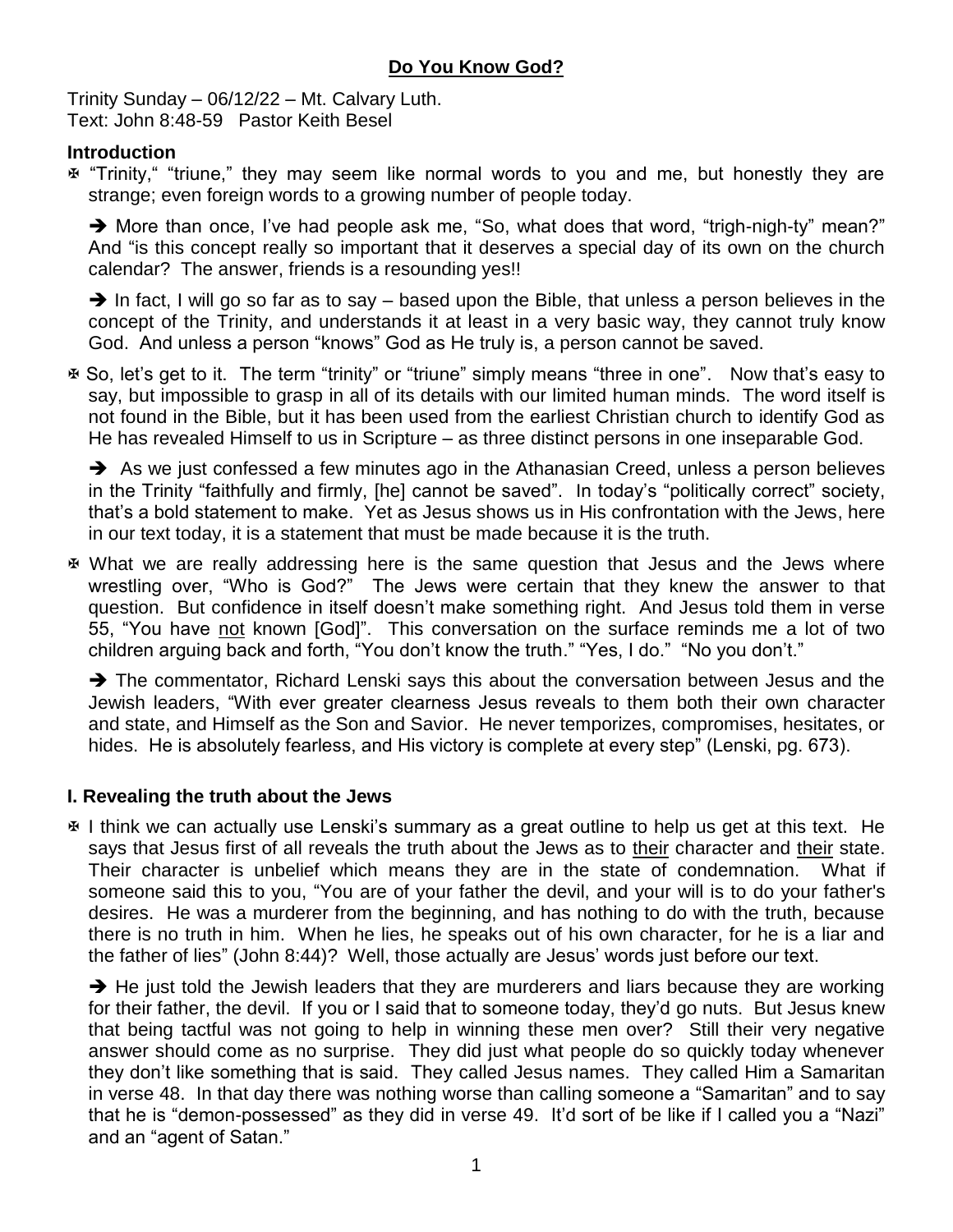But here's the distinguishing point between their words and Jesus'. Jesus was actually speaking the truth, while they just called names to try and avoid the truth. The worst though is how they dishonored Jesus because of who He truly is. Ironically their own words prove Jesus' words to be true and showed theirs to be a lie. They really are children of the devil because they refuse to recognize their own God when He is standing right there in front of them.

### **II. Proclaiming the truth about Jesus.**

# **A. As God**

 Now what about Jesus and His nature? In this text we see the very first words of John's gospel come true. John 1:1-3 affirms Jesus' Godly and eternal nature. It says, "In the beginning was the Word, and the Word was with God, and the Word was God. He was in the beginning with God. All things were made through Him, and without Him was not any thing made that was made". That is huge! This man standing before these Jews is both their Creator and God and yet as John 1:10 continues, "He was in the world, and the world was made through Him, yet the world did not know Him".

 $\rightarrow$  So place yourselves in the sandals of those Jews that day in our text. What are the chances that you would look at a man standing in front of you like I'm standing in front of you right now, with human flesh and bone. Would you recognize that He is the eternal God; the One who is without beginning or end; who is all-powerful, all-knowing and created the entire universe…including you? Yet that's why Jesus is condemning them, because they don't recognize; they don't "know" Him as their God. Does this seem fair?

 Well it is fair when you consider that these guys were supposed to be the experts in God's word. They had memorized every bit of Scripture, word for word. In fact they even tried to use God's word against Jesus; the one whom John 1:14 says is "The Word" made flesh. When Jesus proclaimed that, "If anyone keeps My word, he will never taste death" (v.51), they pointed back to Abraham as their father and showed they had no grasp of eternal life. "Look, Abraham died and there's no one greater than him," they argued.

 $\rightarrow$  But you see, Abraham's own actions showed that he fully believed in the resurrection from the dead. Hebrews 11 (v. 17ff) takes us back to the time when God told Abraham to sacrifice his only son Isaac. And Hebrews 11:19 tells us that Abraham "considered that God was able even to raise him from the dead".

 And then when Jesus said in verse 56 that He had seen Abraham first hand, the Jews all but lost it! I mean we are talking about a time of 2000 years earlier that Abraham walked this earth. But these guys, who are supposed to know their Scripture, apparently did not know that one of the men who visited Abraham and Sara in the desert was actually Jesus in human form here on earth. Three times in that text, it specifies that "Yahweh" spoke directly to Abraham. And the context of this section in Genesis 18, points to our understanding that this was Jesus, before He had taken on flesh, coming to Abraham and proclaiming to him and Sarah about His own future coming through the offspring of the baby they would have in their old age.

→ The most telling proclamation though is when Jesus said in verse 58, "Before Abraham was born, I am." How could Jesus say that He had actually seen Abraham? Well with these words Jesus says, "I have seen it all!" And I mean ALL! The verb tenses are crucial here. Abraham "was", meaning that he had a beginning as all of us do. But Jesus says, "I Am". Whether you're talking about before the beginning of time, or when the world was created, or at the time of Adam and Eve, Abraham, Isaac, Jacob, Moses when God first made His name known as "I Am", or even if you're talking about the day this conversation took place with the Jews, Jesus is! He always is! He is eternal, without beginning or end, because He is God.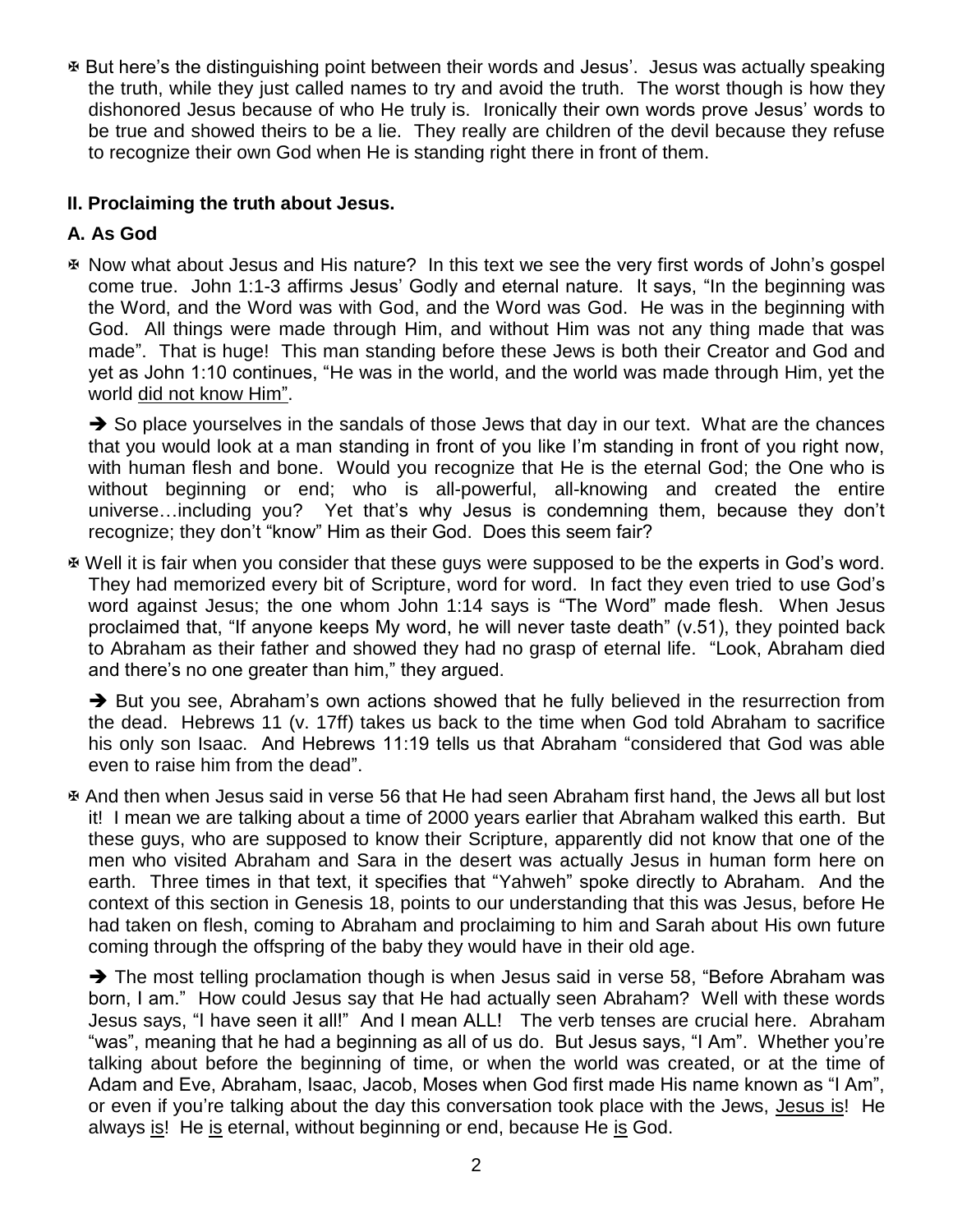$\rightarrow$  And make no mistake; these Jews knew exactly what Jesus meant this time. They knew that He was calling Himself God because He used God's personal name, "I Am". That's why they picked up the stones to try and kill Jesus, revealing again their true nature as murderers; as children of the prince of murder, the devil.

## **B. As Savior**

 Because the Jews refused to recognize Jesus for who He truly is, they rejected and eventually killed their own Savior. They claimed to believe in the God of Scripture, but as Jesus said right to their face in vs. 55, they didn't really know God because they didn't know Him. Only He could say these words, "If anyone keeps My word, He will never see death" (v. 51). Now, we don't dare overlook the significance of that short sentence, for it is the entire law and gospel all wrapped up into one. It's all-inclusive, "If anyone keeps My word".

 $\rightarrow$  Jesus opens the door there to all sinners, including you and me. For on our own, none of us can keep His word. We are just as guilty as the Jews in our text for not perfectly recognizing and following Jesus as we should. That's the law.

 $\rightarrow$  But we also rejoice in this same sentence for it is in His Word that we see Jesus go to the cross and suffer the pains of our sin. It's in His Word that Jesus promises His Spirit, who grants us the ability to recognize Jesus as our God and Savior. It's in His Word that we hear the Father proclaim us innocent, forgiven, and freed by the blood of Jesus. Yes, it's there in His Word that we rejoice as Abraham did, for it's in His Word that we too come face to face with Jesus, receiving eternal salvation and therefore "seeing His day" (v. 36) of fulfillment. To know that truth, both in your heart and in your head, is to "know" the Triune God.

### **III. Contemporary Applications to "Keeping His Word"**

 But how can we sinners "keep" Christ's word? "Keeping" Christ's word has four distinct applications as we go forward in our lives today. The first part is to make sure it is Christ's word and not someone else's that we're keeping.

→ You see, there are so many different "words"; so many different "trinities" in our world today. Once on I-25 I saw a car that had three of those "fish" symbols arranged in a manner so as not to proclaim any one of them as being more-true than the other. ("Darwin", "Alien", and "Jesus" fish.) That's how so many people think of God today – as a confused conglomeration of many contradictory belief systems; as their own made-up god, determined and defined uniquely by them. But Jesus says, we are to keep His word and no one else's.

→ The second part of "keeping" Christ's Word is to keep it in your heart as the Gospel word of faith that alone grants you the "power of God for salvation" (Rom. 1:16). Keeping Christ's Word this way means we are convinced that it is the only word that is perfect and without error yesterday, today and forever because it is the Word of the only God who always is God. Even when we struggle to fully grasp it, we still believe and keep Christ's Word as the truth.

 $\rightarrow$  And the third part of "keeping" Christ's Word is keeping it in obedience. This is the natural and necessary outcome of believing Christ's word. Because we believe it; because it's true and without error, now we seek to obey and keep it every day in our lives. This is where we see the work of each person in the Trinity each and every day. Jesus wins for us the power to obey. The Spirit comes, takes us by the hand, and guides, prods and empowers us to obey. And the Father, for the sake of Jesus' sacrifice on the cross, forgives us when we fall short and don't obey.